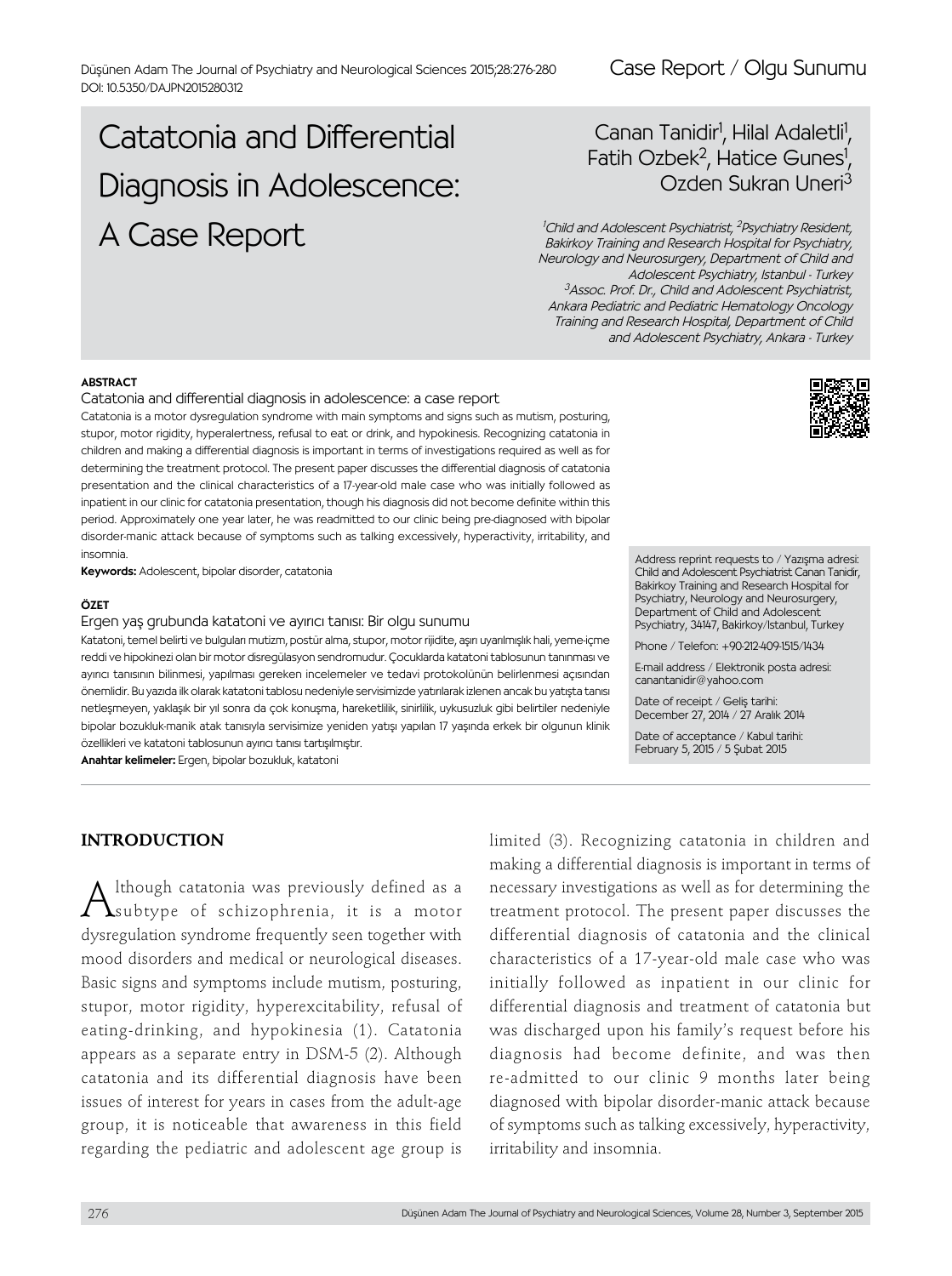The case was a 17-year-old male, 3<sup>rd</sup>-grade student in high school, the older one of two siblings, living in Canakkale with his family. His neuromotor development had been in time with no history of problems in the perinatal or postnatal period. His family history revealed ongoing depression in the mother. He was first referred to a psychiatrist on May 2012 in Canakkale with symptoms of nonsensetalking, hyperactivity, irritability, and throwing stones at the neighbors following an event when his teacher had smacked him in school. Treatment was started with valproate 1000mg/day and olanzapine 10mg/day for pre-diagnosis of bipolar disorder. As the case became introvert and was not speaking, not moving and not eating after 1-2 weeks, drug therapy was discontinued and the family was referred to our hospital from Canakkale with recommendation of hospitalization. The picture at his admission to the emergency room was considered to present catatonia, and he was hospitalized. On mental state examination, he was reluctant to be interviewed, did not answer any of the questions, and wanted to keep lying down. He had restricted affect. Orientation, perception and memory could not be examined. Thought content could not be assessed as he did not speak. The patient was lying in his bed, eyes open, on his back, without changing his posture. He was not moving on his own in the bed unless his posture was changed by his father. He was going to the bathroom together with his father upon the latter's direction. After hospitalization, his vital signs were monitored, routine blood analyses, thyroid function tests, creatinine kinase (CK) level, urinalysis, substance analysis in the urine, vitamin B12 and folic acid levels, anti-HBs, anti-HIV, HCV-RNA, VDRL, CRP, serum ceruloplasmin level, cranial MRI, and EEG were evaluated. In order to exclude an organic etiology, consultation was requested from neurology and pediatrics clinics. The results of blood analysis, serum CK level, urine analyses, cranial MRI and EEG were within the normal ranges. Neurological examination and fundus examination were also unremarkable. Lorazepam 5mg/day was started

assuming that he had catatonia. Several hours after the initial lorazepam dose, he spontaneously talked to his father and the nurse for half an hour. On the following days, the patient did not speak but ate his meals and partially followed instructions. The dose of lorazepam was increased to 6mg/day. His vital signs were normal over the course of hospital stay. On follow-up, he began to give one-word answers to the questions of the treatment team. Duration of staying in bed during daytime decreased and he began to walk around the clinic and sit next to the other patients of his own demand. He was assessed using the Clinical Global Impression-Severity of Illness (CGI-SI) and Clinical Global Impression-General Improvement (CGI-GI) scales; the score on CGI-SI decreased from 6 to 3 during follow-up and the score on CGI-GI was found to be 2. Although complete improvement had not been achieved and the diagnosis was not definite, the case was discharged on the 25<sup>th</sup> day of hospital stay with lorazepam 4mg/day therapy.

The patient did not come for recommended control visits after hospital discharge. He was admitted to our emergency psychiatry clinic in February 2013 with symptoms of skepticism, aggression, insomnia, talking excessively, spending a lot of money, running away from home, and refusing treatment. He was prediagnosed with bipolar disorder-manic attack and hospitalized for the second time. On the first mental examination in the clinic, he was conscious and showed correct orientation but partial cooperation. His self-care was decreased and he was reluctant to be interviewed. While interviewing, it was observed that speed and amount of his speech increased, he was perseveratively repeating the same sentences, his mood was elated, his affect was irritable, and psychomotor activity was increased. Thought content revealed themes such as that his mother wanted to poison him and people are talking about him. He displayed thought disorder with flight of ideas and loosening of associations. There were delusions of reference and persecution and auditory hallucinations. He had no insight and was refusing oral drug intake. Pharmacotherapy was commenced with valproate 500mg/day, haloperidol 20mg/day and biperiden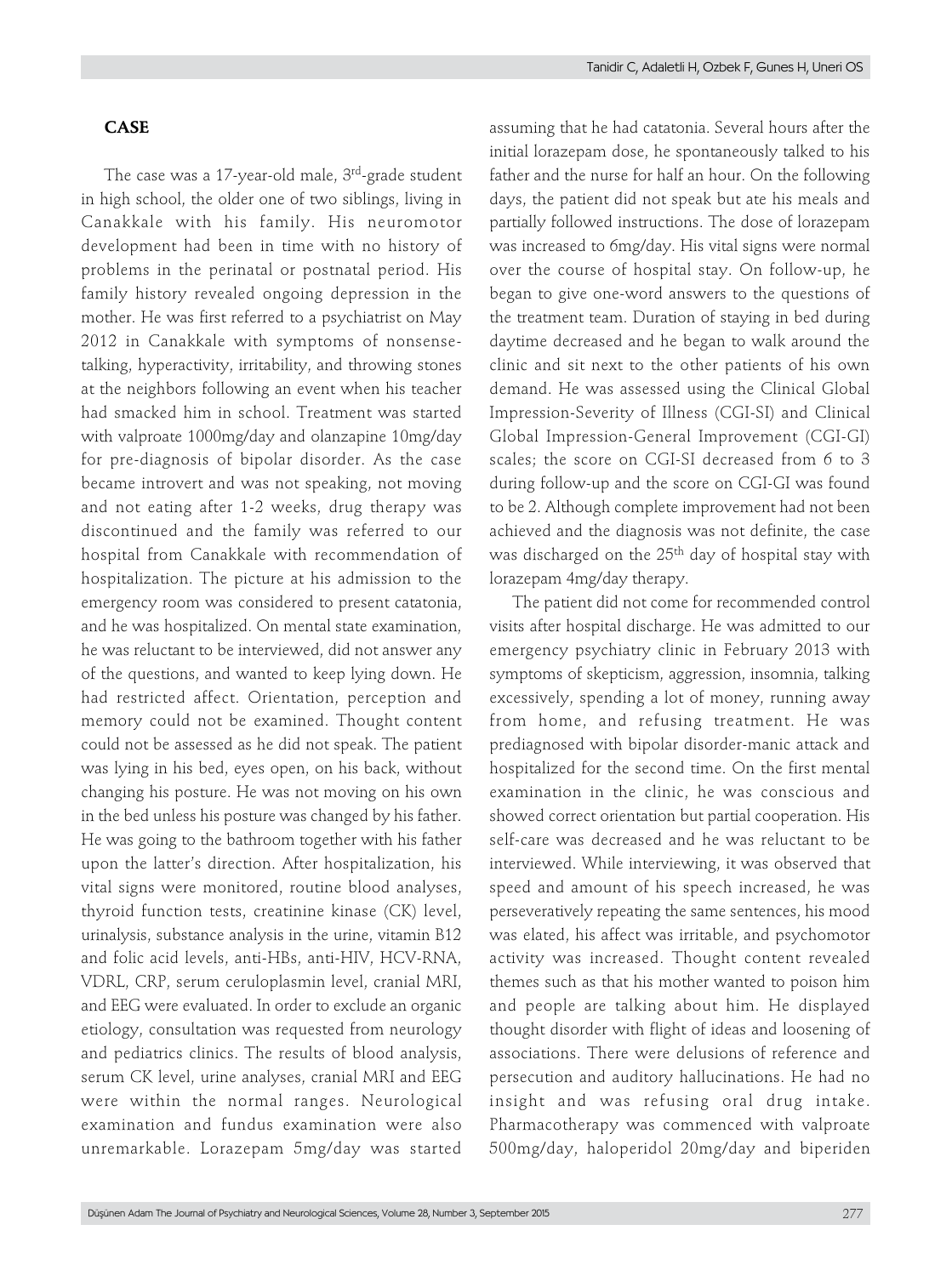10mg/day via intramuscular (IM) route. On the fifth day of hospital stay, oral olanzapine 10mg/day was included in the treatment and IM haloperidol therapy was discontinued. During follow-up, the olanzapine dose was increased to 30mg/day and the valproate dose was gradually increased to 1500mg/day. Over the course of the follow-up period, it was observed that delusions of persecution and reference gradually decreased, speed and amount of association of ideas returned to normal, mood was euthymic, and he gained insight. Valproate dose was decreased to 1250mg/day while monitoring serum valproate concentrations. After a 60-day hospital stay, the case was discharged from the hospital with valproate 1250mg/day and olanzapine 30mg/day treatment and recommended policlinic follow-up. Scores of Young Mania Rating Scale (YMRS) over the course of his hospital stay were as following: on the day of hospitalization, 19;  $1^{st}$  week, 19;  $2^{nd}$  week,  $23$ ;  $5^{th}$ week, 11;  $6<sup>th</sup>$  week, 10; and  $8<sup>th</sup>$  week, 5.

## **DISCUSSION**

Presence of typical signs of catatonia in the present case such as not moving, not speaking and refusing to eat and drink at the time of hospital admission made it easier for us to recognize catatonia. In DSM-IV, catatonia is defined as a subtype of schizophrenia. However, catatonia can appear as a symptom also in diseases of different diagnostic categories. Recent studies in particular stated that mood disorder is the common underlying disease (4). Presence of bipolar disorder, which had been considered as a prediagnosis in the present case at an external center before admission to our hospital and thereafter became definite after the second admission, supports the literature.

Delirious mania is a neuropsychiatric syndrome difficult to diagnose that is characterized by suddenonset delirium, mania, and psychosis. Catatonia is usually one of the critical features of the syndrome and is seen in about 15% of acute mania patients (5). It is usually difficult to distinguish from excited catatonia, and some authors propose delirious mania

as a subtype of catatonia. However, it is important to distinguish these two clinical pictures, as their treatments and courses are different (6). The condition may be life-threatening with increasing severity unless recognized and treated properly. In the present patient, too, sudden and severe onset of the clinical picture with symptoms such as incoherent speech, hyperactivity, leaving home, irritability and throwing stones at the neighbors and the subsequent appearance of catatonia are consistent with delirious mania mentioned in the text. However, since the case showed catatonia at the time of admission to the emergency room and his family stated that those disorganized behaviors displayed before the onset of catatonia had started suddenly, primarily the examinations focusing on the exclusion of organic causes were prioritized.

Medical and neurological diseases besides psychiatric conditions and, in addition, neuroleptic malignant syndrome (NMS) in those with a history of antipsychotic drug use should be kept in mind in the differential diagnosis of catatonia. NMS is a catatonialike condition that usually presents itself with extrapyramidal signs, alterations in blood pressure, and alterations in consciousness, and hyperreflexia; it is a rare but serious side effect of neuroleptic therapy. In the majority of cases, symptoms appear in the first weeks of treatment (7). NMS can be seen with the use of any antipsychotic drug including atypical antipsychotics, even with small doses (8). In the literature, it is mentioned that cases displaying catatonia symptoms and receiving antipsychotic medication before catatonia is improved are more prone to develop NMS (4,9). The present case had a history of short-term olanzapine use before his first hospital admission. Vital signs of the case were monitored at frequent intervals and complete blood count and serum CK levels were checked at certain intervals to exclude olanzapine-associated NMS. On follow-up, vital signs, routine blood analyses and serum CK level were within the normal ranges and consciousness was always clear with no alteration. For all these reasons, NMS was not considered in the present case.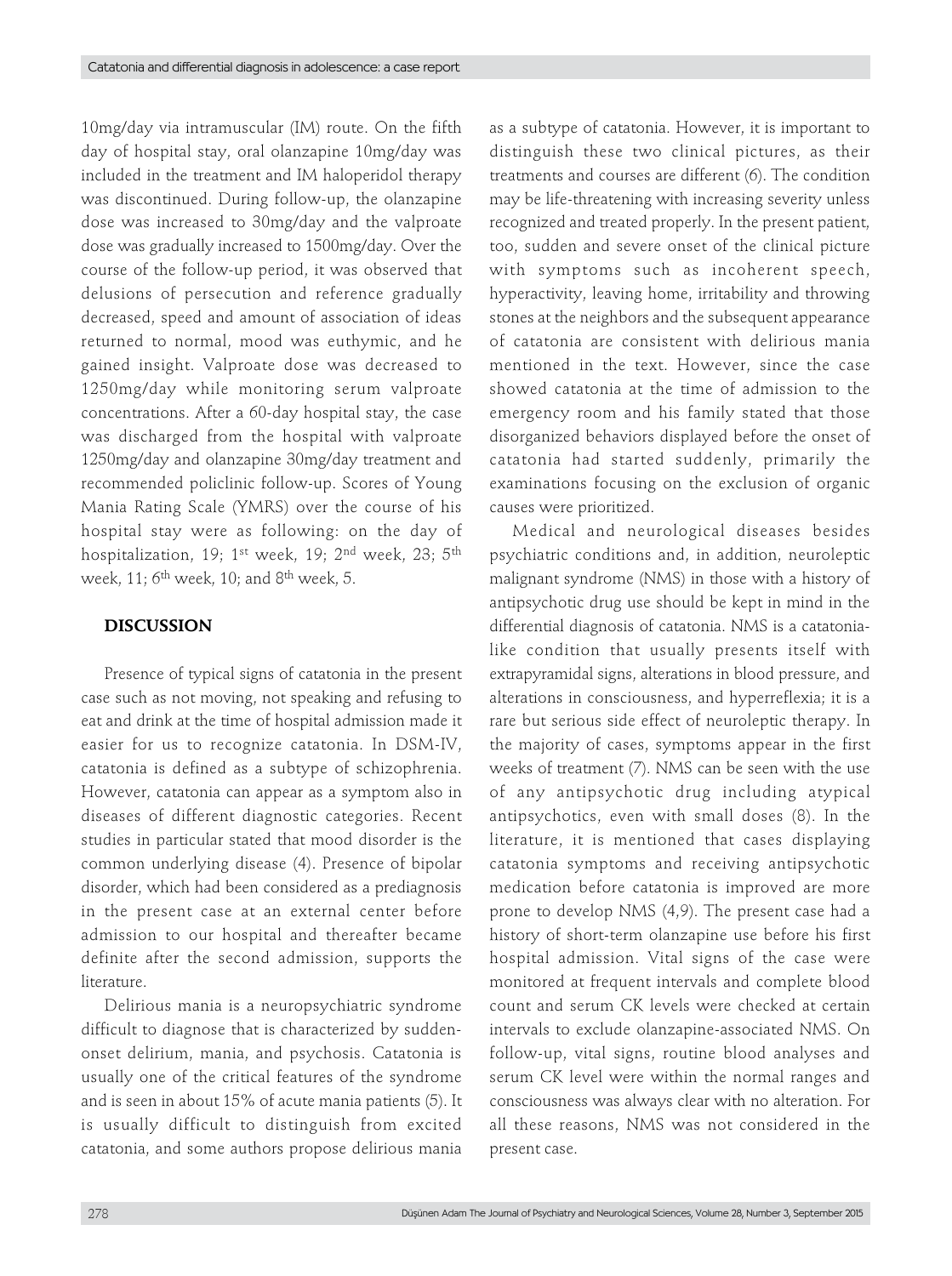In the literature, it is emphasized that catatonia can also develop in many medical and neurological diseases (9,10). The prevalence rate of underlying medical and neurological diseases in children and adolescents that present with catatonia is considerable. In prospective prevalence studies, the prevalence rate of catatonia associated with general health status in psychiatry clinics was 20-25% (1). Catatonia may also develop due to head trauma, epilepsy, metabolic and endocrine disorders, hepatic failure, hepatic encephalopathy, systemic lupus erythematosus, infections (Ebstein-Barr, hepatitis C) and various drugs (11-14). Again, it is reported that catatonia may appear in children with pervasive developmental disorder, particularly in adolescence (15,16). The present case had no symptoms that support pervasive developmental disorder or delay in developmental stages. Detailed medical examinations, which were performed to exclude other systemic diseases, revealed no positive signs. EEG and detailed neurological examination, performed to exclude non-convulsive status epilepticus, were considered to be within the normal limits, and no leukocytosis was determined. Relatively recent publications, however, mention encephalitis cases associated with anti-N-methyl-Daspartate (anti-NMDA) receptor antibodies (17,18). In this type of encephalitis, catatonia may accompany seizure, dyskinesia, autonomic instability, and hypoventilation. Diagnosis becomes definite by demonstrating anti-NMDA antibodies in the cerebrospinal fluid. In the present case, NMDA encephalitis was considered as one of the differential diagnoses, but the antibody could not be studied because of limited facilities for analysis. In the present

# case, the absence of other symptoms that suggest this type of encephalitis, unremarkable neurological examination, and a gradually improving clinical picture with benzodiazepine treatment led us away from this diagnosis.

In the literature, it is reported that catatonia accompanying mood disorders in particular shows rapid response to high-dose sublingual or intramuscular benzodiazepine therapy; the catatonia picture resolves within a few hours after the first or second dose in most of the cases; however, in some cases resolution may only occur after weeks, or even months (4). In the present case, catatonia gradually improved after long-term benzodiazepine use, although the underlying diagnosis was a mood disorder. However, the patient's talking with the nurse of his own accord for about a half an hour after the first benzodiazepine dose was considered consistent with dramatic improvement mentioned in the literature.

Catatonia is not a rare condition in children and adolescents who are admitted to acute psychiatry clinics and should be considered in the differential diagnosis. It seems that catatonia being under a separate title in DSM-5 will enhance recognition of this picture by clinicians. Detailed medical examination in children and adolescents that present with catatonia is of great importance for the exclusion of underlying medical diseases and neuroleptic malignant syndrome. In addition, considering the prevalence of concurrency of mood disorders and catatonia presentation, taking a detailed anamnesis of mood disorders in cases thought to be suffering from catatonia would be beneficial in follow-up and during treatment.

### **REFERENCES**

- 1. Daniels J. Catatonia: clinical aspects and neurobiological correlates. J Neuropsychiatry Clin Neurosci 2009; 21:371-380. **[\[CrossRef\]](http://dx.doi.org/10.1176/jnp.2009.21.4.371)**
- 2. APA. Diagnostic and Statistical Manual of Mental Disorders. 5 ed. Arlington: American Psychiatric Association; 2013.
- 3. Fink M. Hidden in plain sight: catatonia in pediatrics: "An editorial comment to Shorter E. "Making childhood catatonia visible (Separate from competing diagnoses", (1) Dhossche D, Ross CA, Stoppelbein L. 'The role of deprivation, abuse, and trauma in pediatric catatonia without a clear medical cause', (2) Ghaziuddin N, Dhossche D, Marcotte K. 'Retrospective chart review of catatonia in child and adolescent psychiatric patients' (3)". Acta Psychiatr Scand 2012; 125:11-12. **[\[CrossRef\]](http://dx.doi.org/10.1111/j.1600-0447.2011.01771.x)**